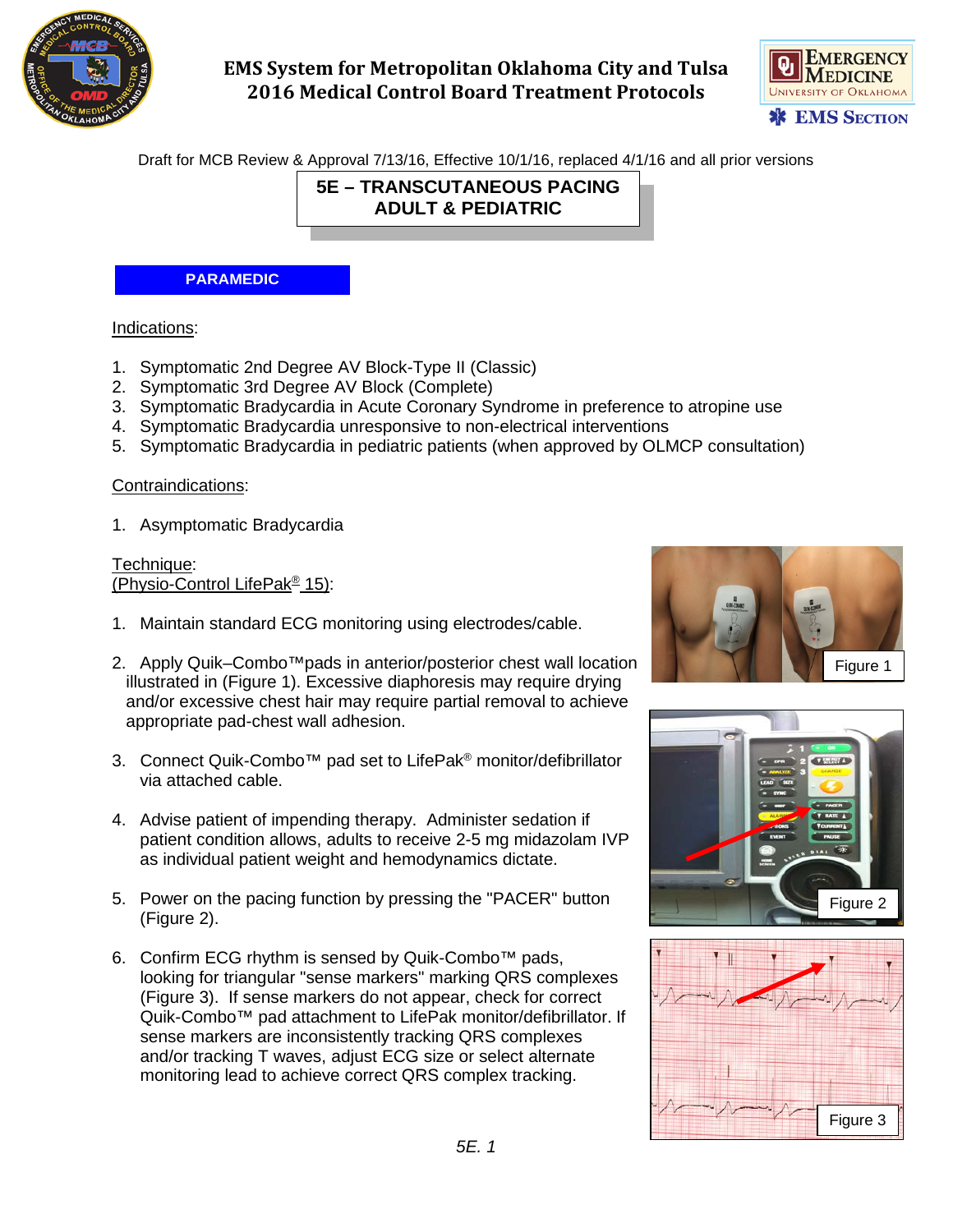

# **EMS System for Metropolitan Oklahoma City and Tulsa 2016 Medical Control Board Treatment Protocols**



Draft for MCB Review & Approval 7/13/16, Effective 10/1/16, replaced 4/1/16 and all prior versions

### **PROTOCOL 5E: Transcutaneous Pacing, Adult & Pediatric, cont.**

#### Technique (cont):

- 7. Set pacing **rate** at 60 paces per minute (adults) either by pressing the "RATE" switch up arrow to increase rate or down arrow to decrease rate or by rotating the "SPEED DIAL" knob (Figure 4). The "RATE" switch will allow changes in 10 paces per minute increments; the "SPEED DIAL" knob will allow changes in 5 paces per minute increments.
- 8. Set pacing **current** at minimum level achieving electrical AND mechanical capture. Deliver electrical pacing current either by pressing the "CURRENT" switch up arrow to increase milliAmp (mA) current or down arrow to decrease mA current or by rotating the "SPEED DIAL" knob (Figure 5). The "CURRENT" switch will allow changes in 10 mA increments; the "SPEED DIAL" knob will allow changes in 5 mA increments.
- 9. Pressing the "PAUSE" button will cause the set pacing rate to decrease by 25% (eg. rate of 60 paces per minute changes to rate of 45 paces per minute) while it is being depressed. This function should not be used without directive from OLMC.
- 10. If pacing therapy termination is required, power off the pacing function by pressing the "PACER" button (Figure 2).





#### Pacing-Related Considerations: (Physio-Control LifePak® 15):

- 1. In the event of ventricular fibrillation or pulseless ventricular tachycardia, pressing the yellow "CHARGE" button will automatically stop the pacing function. Proceed with defibrillation.
- 2. If the monitor displays "**ECG LEAD OFF"** during transcutaneous pacing, pacing automatically switches to non – demand and continues at the fixed rate until the ECG lead(s) is reattached. During non – demand pacing, the pacemaker delivers pulses at the set pace rate regardless of any intrinsic beats that the patient may have. The monitor continues to display the pacing rate and the current. To reestablish demand pacing, reattach the ECG lead(s).
- 3. If the Quik-Combo™ electrodes detach during pacing, the monitor will display "**CONNECT ELECTRODES"** and "**PACING STOPPED"** messages and sound an alarm. The set pacing rate is maintained, but the current resets to 0 mA. Reattaching the Quik-Combo<sup>™</sup> electrodes silences the alarm and removes the messages. The current remains at 0 mA until manually adjusted as described above.